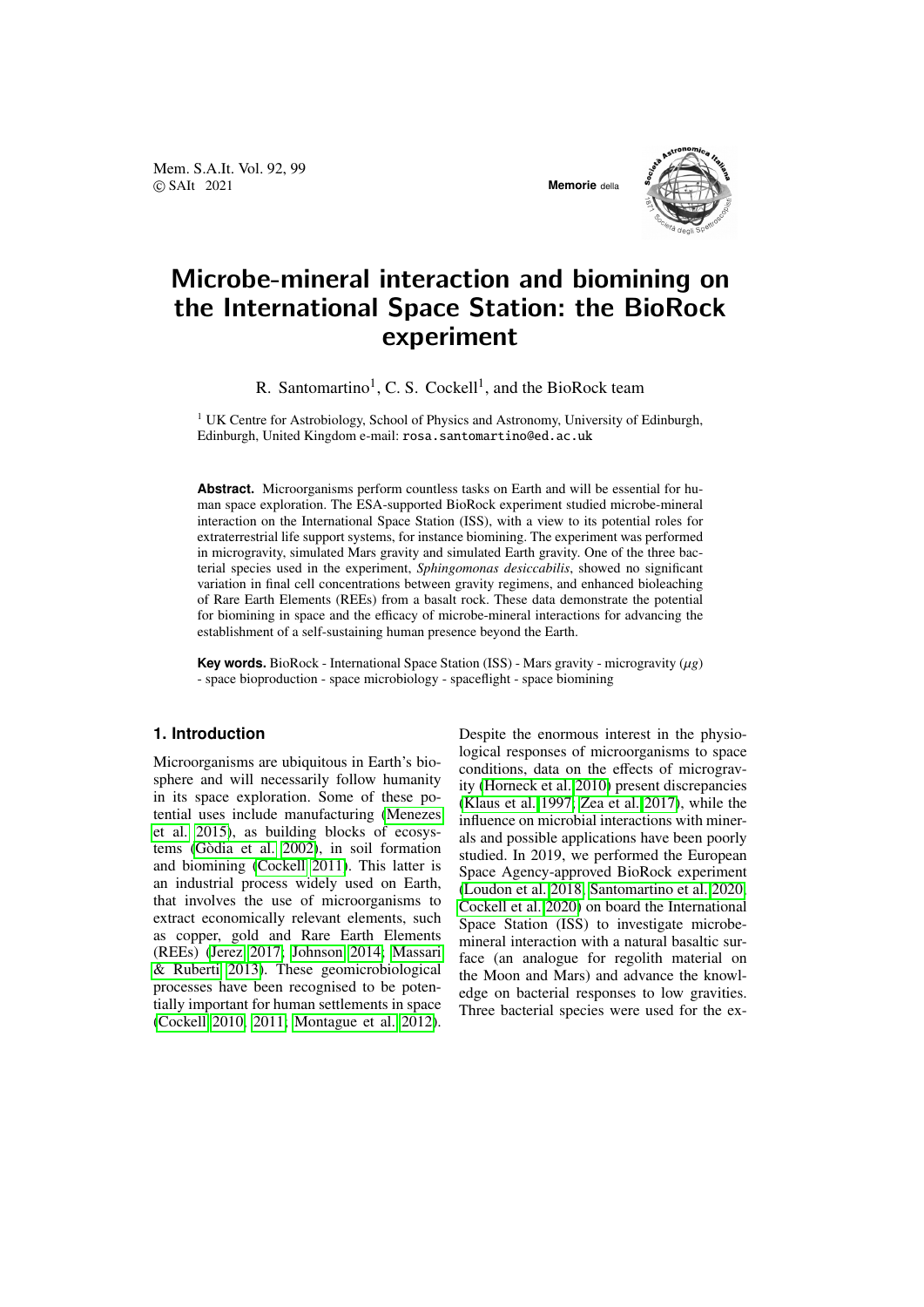periment: *Sphingomonas desiccabilis* CP1D, *Bacillus subtilis* NCIB 3610 and *Cupriavidus metallidurans* CH34. These were exposed to microgravity  $(\mu g)$ , simulated Martian gravity (Mars *g*) and simulated Terrestrial gravity (Flight 1-*g*)onboard the ISS, while ground controls were exposed to real Terrestrial gravity (True 1-*g*). Microorganisms grew in the presence of a basalt slide for 21 days at 20 °C, in 5 mL of 50 % v/v R2A [\(Reasoner & Geldreich](#page-3-14) [1985\)](#page-3-14). Here we report the data on final cell concentrations and REEs bioleaching capacity for *S. desiccabilis* under various gravity regimens [\(Santomartino et al. 2020;](#page-3-12) [Cockell et al.](#page-3-13) [2020\)](#page-3-13), and discuss the implications of these results for the future of human space exploration.

#### **2. Results**

#### 2.1. Final cell concentration and optical density for S. desiccabilis

Cell population after sample retrieval was assessed on the liquid cultures by two methods: direct cell counting and optical density  $(\lambda=600$ nm) [\(Santomartino et al. 2020\)](#page-3-12).For *S. desiccabilis* (Figure [1\)](#page-2-0), final cell counts were 0.4-2.7 x  $10^9$  cell mL<sup>-1</sup> across all the gravity regimens (Fig. [1](#page-2-0)*A*), and ANOVA showed no difference between the gravity regimens  $(F(3, 8) = 1.052)$ ,  $p$ -value = 0.421). ANOVA on optical density measurements confirmed the lack of difference between the three gravity conditions tested in space (Figure [1](#page-2-0)*B*), while the optical density of True 1-*g* samples was significantly lower compared to samples subject to  $\mu$ g and Mars *g* (F(3,8) = 7.148, *p*-value = 0.0119, post-hoc Tukey test *p*-values between  $\mu$ *g* and True 1-*g*  $= 0.016$ , and between Mars *g* and True 1-*g* = 0.018).

# 2.2. Effects of gravity on S. desiccabilis-mediated REEs bioleaching

The liquid fraction of each sample, including non-biological controls, and cell pellets were analysed by ICP-MS (inductively coupled plasma mass spectrometry) to measure the REEs bioleached into solution [Cockell](#page-3-13) [et al.](#page-3-13) [\(2020\)](#page-3-13). Statistical analysis comparing *S. desiccabilis* biological samples and the nonbiological controls in each gravity condition showed that  $\mu$ g was not significant (ANOVA:  $F(1,69) = 2.43$ ,  $p = 0.124$ ), while significant differences were observed in Mars *g* (ANOVA:  $F(1,83) = 14.14$ ,  $p < 0.0001$ ), Flight 1-*g* (ANOVA:  $F(1,83) = 24.20$ ,  $p < 0.0001$ ) and True 1-*g* (ANOVA: F(1, 68) = 24.56, *p* < 0.001). The difference between gravity conditions tested on the ISS was not significant  $(ANOVA: F(2, 123) = 1.60, p = 0.206)$ , however comparison between Flight 1-*g* and True 1-*g* showed a significant difference (ANOVA:  $F(1, 82) = 8.14, p = 0.005$ . Student's t-tests were used to examine the concentration of individual REEs bioleached compared to nonbiological controls, and between gravity conditions. Bioleaching was significantly higher than non-biological controls under Mars *g* and Flight 1-*g* for all REEs ( $p < 0.05$ ), except for Pr and Nd in both gravities, and Ce in Mars *g*, while none was significantly higher in  $\mu$ g. In True 1-*g*, all REEs showed a statistically significant difference with the non-biological control  $(p < 0.05)$  apart from Nd, Sm, La, Ce and Eu. Comparison between Mars *g* and Flight 1-*g* showed that the concentrations of five elements (La, Sm, Eu, Tb, Ho) were significantly different ( $p < 0.05$ ). All REEs were significantly different (*<sup>p</sup>* < 0.05) between Flight 1-*<sup>g</sup>* and True 1-*g*, except Er, Tm, Yb and Lu. On the ISS, the highest enhancement was a  $429.2 \pm 92.0$  % increase for Er in Flight 1-*g*, while the highest enhancement in True 1-*g* was related to Yb  $(767.4 \pm 482.4 \%)$  (Figure [2\)](#page-3-15). REEs concentrations in cell pellets were less than 5 % of the total REEs in the bulk solution, with a few exceptions [\(Cockell et al. 2020\)](#page-3-13). Comparison of nonbiological control samples between the three gravity conditions on the ISS showed that the gravity condition was not significant (ANOVA:  $F(2, 109) = 2.91, p = 0.059$ , while a significant difference was present between the Flight 1-*g* and True 1-*g* (ANOVA:  $F(1, 68) = 6.90$ ,  $p =$ 0.011).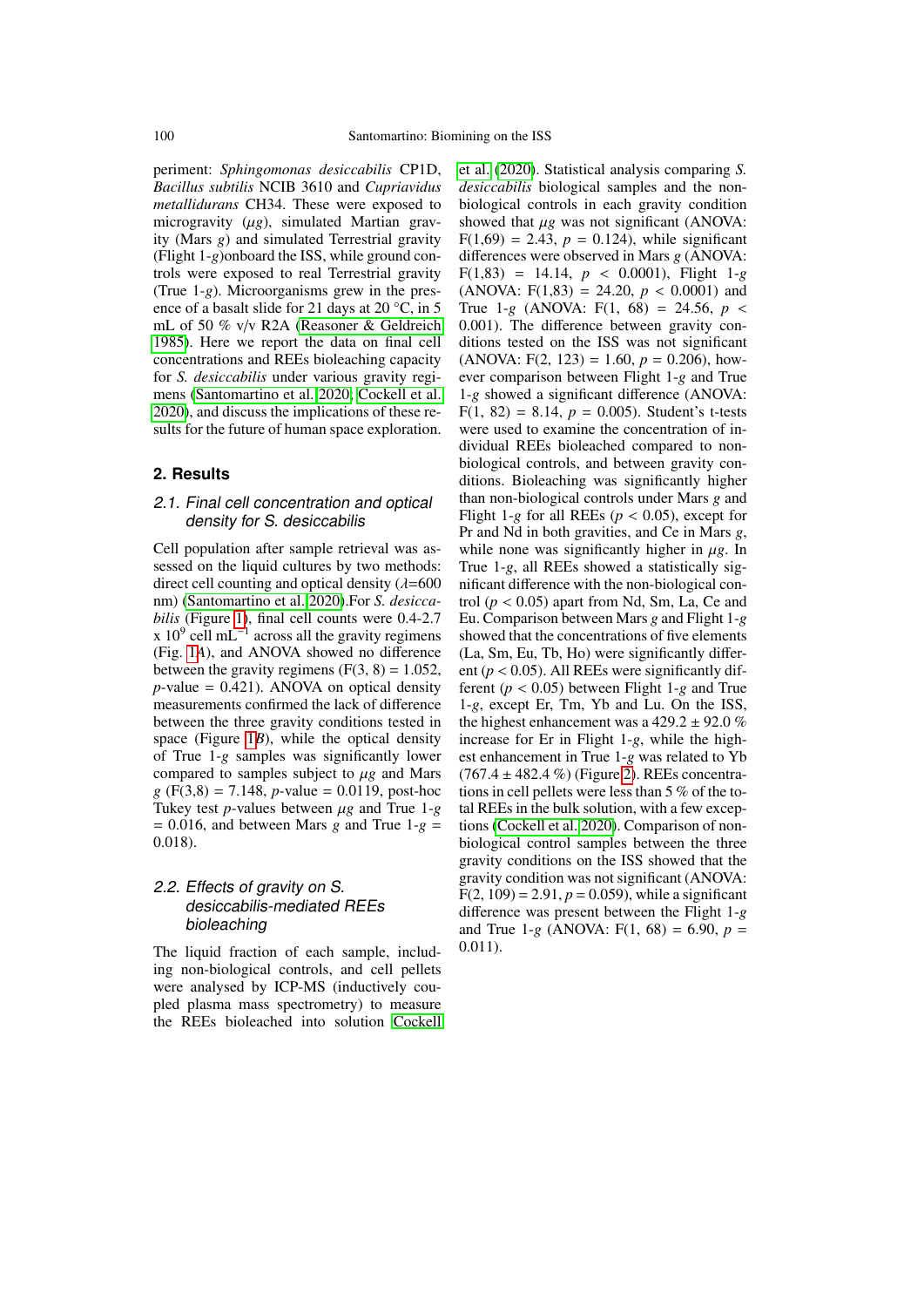

<span id="page-2-0"></span>Fig. 1. Final cell concentrations of *S. desiccabilis* obtained after spaceflight. Boxplots of the direct cell count (A) and optical density at a wavelength of 600 nm (B) distributions are shown. Dots represent single measurement  $(n = 3)$ . Yellow diamonds represent mean values. The horizontal bar indicates the median and boxes represents the 25*th* to 75*th* percentile. ISS indicates samples that were launched on the International Space Station, while ground control refers to samples subjected to real terrestrial gravity.

# **3. Conclusions**

Despite the effects of gravity on micro-scale fluid dynamics [\(Klaus et al. 1997\)](#page-3-9), we did not observe any significant difference in the final cell concentrations of *S. desiccabilis* between the four gravity conditions tested (µ*g*, Mars *g*, Flight 1-*g* and True 1-*g*) after 21 days of growth. A possible explanation is that all cells reached stationary phase at the end of the experiment, resulting in similar final cell numbers. A significant reduction in optical density was observed in True 1-*g* when compared to  $\mu$ g and Mars *g*. However, no difference in optical densities was present between space samples. Interestingly, significant differences in bioleached REEs were observed, when comparing Flight and True 1-*g*. This may highlight differences between simulation of gravities by centrifugation and real gravities. We also demonstrated the use of *S. desiccabilis* to extract a group of economically important elements (REEs) from basalt rock, a material found on the Moon and Mars, on the ISS. *S. desiccabilis* enhanced mean concentrations of leached REEs in all the gravity conditions investigated, and these were significantly different from non-biological controls in simulated Mars and Earth gravities. Results on µ*<sup>g</sup>* were not significative in respect to the nonbiological controls, however this may be due to the loss of one of the µ*<sup>g</sup>* non-biology controls. In conclusion, our results demonstrate that biomining is in principle achievable in space under a wide range of gravity conditions, although the scaling up of the system will require several adjustments. Data also suggest that biotechnological applications (bioproduction, bio-manufacture and life support systems) on other planetary bodies with low gravities, such as Moon or Mars, will be possible, as final cell concentrations would not be deleteriously affected by low gravity under similar growth conditions reported here. The experiment thus shows the efficacy of microbe-mineral interactions for advancing the establishment of a selfsustaining permanent human presence beyond the Earth.

*Acknowledgements.* This work has been funded by UK Science and Technology Facilities Council under grant ST/R000875/1. We thank the whole BioRock team, which includes people from the University of Edinburgh, DLR, SCK CEN, Aarhus